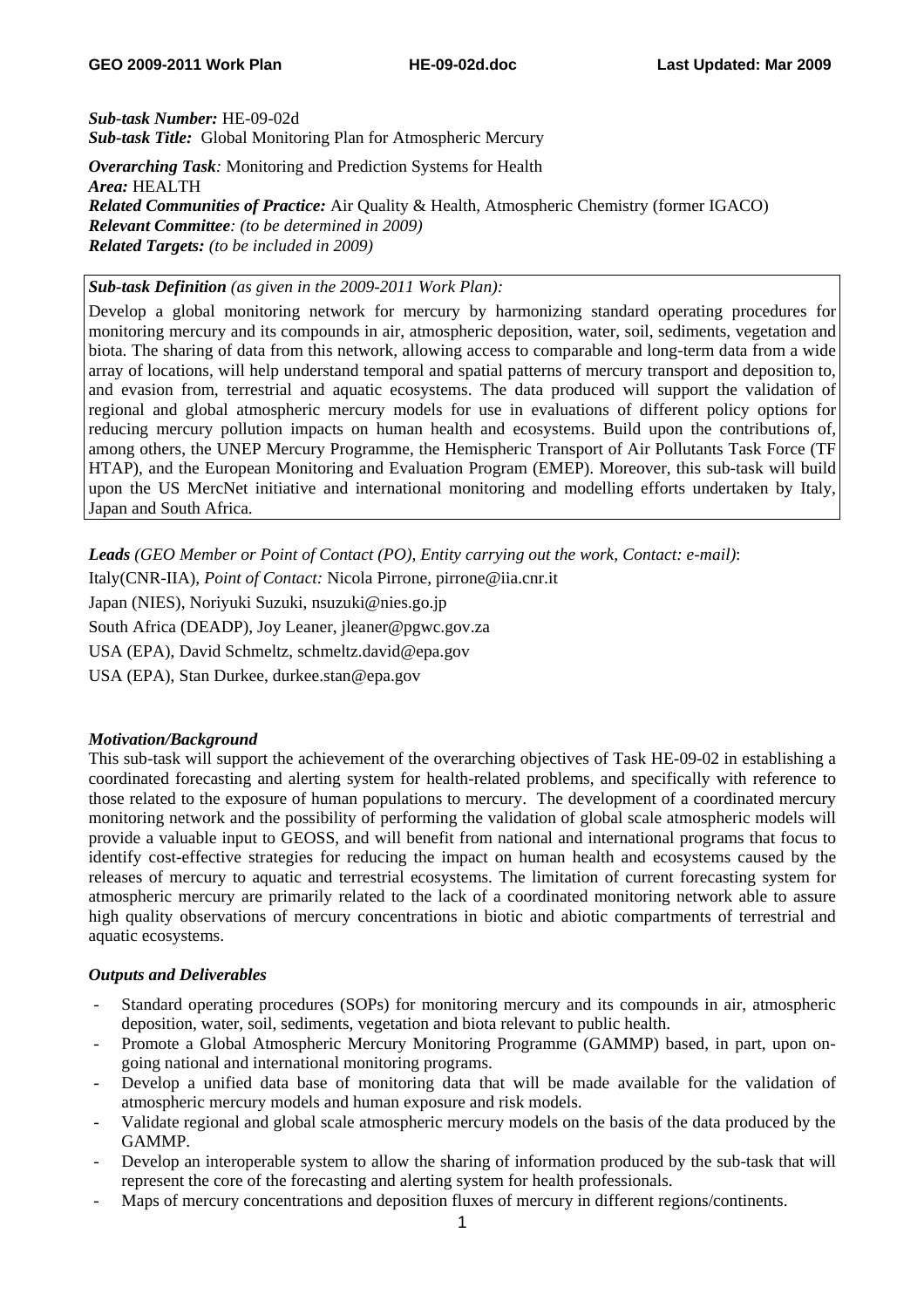#### **GEO 2009-2011 Work Plan HE-09-02d.doc Last Updated: Mar 2009**

- Promote the development of projects that aim to connect most relevant parties, thereby strengthening collaborative research at international and national level.
- A report of recommendations for mechanisms for alerting health professionals of the output from these monitoring and modelling activities.

*Activities (operations or work processes through which resources are mobilized to produce specific outputs; outlined in the form of milestones including timelines)* 

### *Planned:*

- Promote a workshop to assess the state-of-the-art in monitoring mercury concentrations in air, water, soil, vegetation and biological samples and highlight on-going national and international mercury monitoring programs. The outcome of the meeting will be the publication of a technical report that provides SOPs for monitoring mercury in different environmental matrixes.
- Promote a joint meeting involving relevant on-going national and international programs (i.e., UNEP Global Partnership for Mercury Air Transport and Fate Research (UNEP-MFTP), UNECE-EMEP (including TF HTAP), AMAP, US MercNet) that focus on atmospheric mercury monitoring and modelling to discuss possible concerted actions aiming to form a GAMMP as main input to the overarching goals of GEOSS.
- Promote initiatives aiming to secure funding for supporting the development of activities that may contribute to the achievement of objectives set in this sub-task.

#### *Resources (indication of resources – e.g. financial, human – contributed by GEO Members or Participating Organizations to produce outputs)*

The Leading and Participating Organisations of this sub-task are already very active in several national and international programs (i.e., UNEP Mercury program, UNECE-LRTAP/EMEP (TF MM and TF HTAP), US MercNet) and well integrated in the GEO community, therefore they will secure funding to support the activities proposed in this sub-task. Funding options (e.g. for travel to workshops or joint meetings) will be included in project proposals to be submitted for achieving the objectives set in this sub-task.

### *Capacity Building Component*

*(capacity building is defined to include the development of capacity related to: (i) Infrastructure and technology transfer (Hardware, Software and other technology required to develop, access and use EO); (ii) Individuals (education and training of individuals to be aware of, access, use and develop EO) and (iii) Institutions – building policies, programs & organizational structures to enhance the value of EO data and products).* 

*1) In accordance with the above definition does this Task have a capacity-building component? If so, please provide a short description of this component including a description of end users.* 

The development of a coordinated GAMMP requires a high capacity and willingness to transfer knowledge and technology in order to assure the implementation of SOPs to monitor mercury in different environmental compartments. The partners involved in this sub-task have a consolidated experience in promoting infrastructure and technology transfer, education and training programs on monitoring techniques and procedures, and in supporting national and international programs and conventions (i.e., UNEP, UNECE-LRTAP, EU Mercury Strategy) in developing policy tools for forecasting the evolution of mercury pollution on regional and global scales with changing meteorological conditions and mercury emissions to the atmosphere. The experience of the partners will be used to develop capacity of individuals and in institutions where mercury expertise is limited/absent. For example, capacity building related to the operation of infrastructure for mercury monitoring will be addressed by way of training workshops at institutions/ countries where mercury expertise is limited/absent. Major end-users are governmental and nongovernmental organizations involved in the policy making process as well as in the implementation of legislative and technological measures aiming to monitor and possibly reduce the impact of mercury contamination on human health and ecosystems.

*2) Have any additional CB needs for this Task been identified? Please provide a short description.*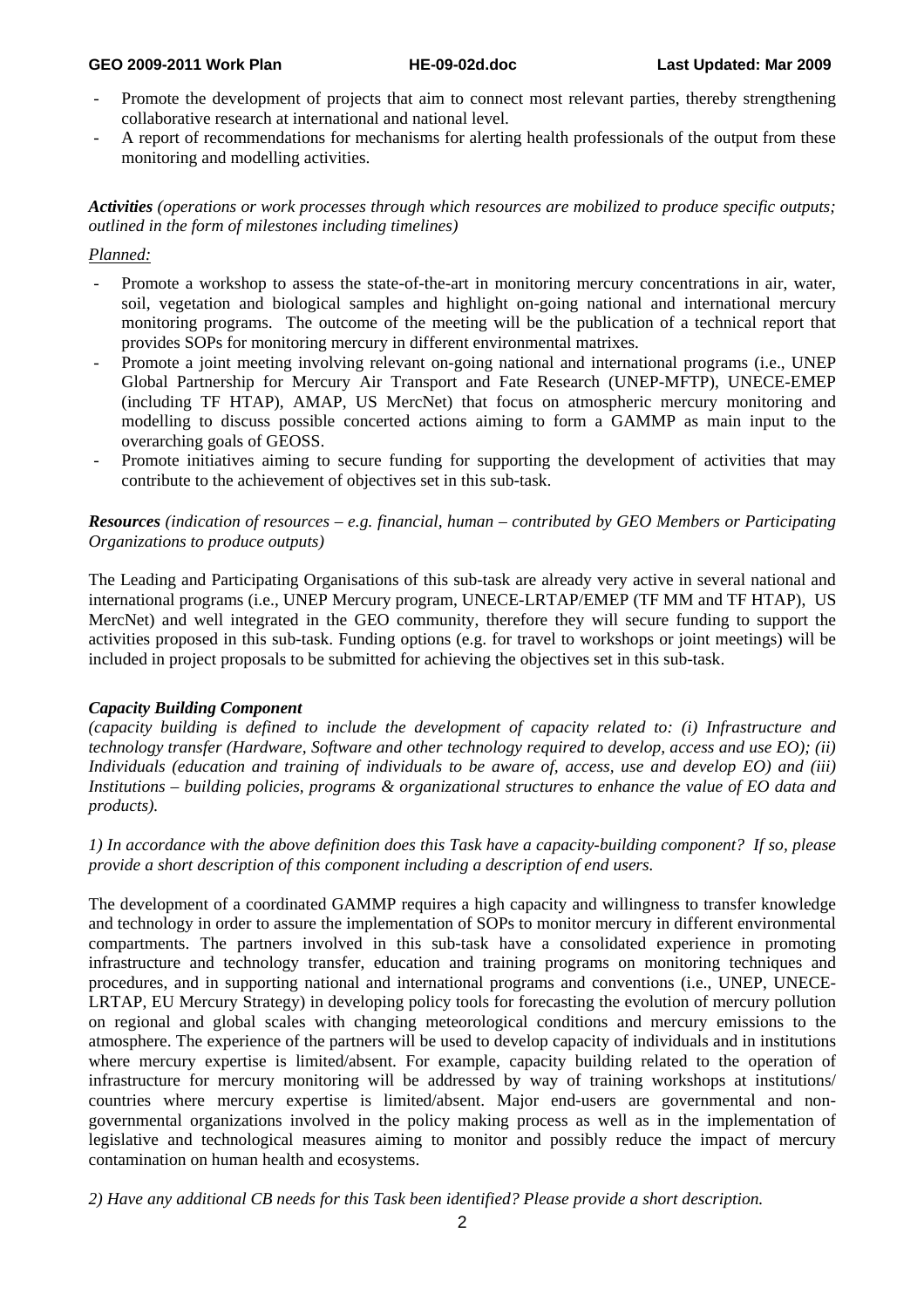None at this stage.

### *User Engagement Component*

*(please briefly describe to what extent end users are engaged in this Task and influence the nature of the outputs produced)* 

The activity of the sub-task builds upon on-going national and international programs in which a close relationship with end-users is establisehd in order to assure the development of products that can form the basis of the decision making process aiming to reduce the impact of anthropogenic activities on human health and ecosystems. The overall goal of these activites, which are of interest of a large number of governmental and non-governmental organisations, are those listed in the Outputs and Deliverables section of this document.

## *Science and Technology (S&T) Component*

*1) Please briefly describe the elements of scientific research or technological development contained in this Task* 

*2) In relation to the S&T component(s) of this task, please describe gaps, priorities, continuity needs, barriers, scientific expertise and additional resource needs (this information will be used for developing a gaps and needs assessment in Task ST-09-01)*

## *Members and POs' Contributions to Outputs and Activities above:*

*(Input is optional. This section gives the chance to Members and POs to provide more details (3-5 lines) on their individual activities, making a clear connection with the outputs and activities outlined above).* 

### **Greece**

*Atmospheric Modeling and Weather Forecasting Group (AM&WFG), University of Athens:* The group is involved with the development and simulation of mercury physicochemical processes using the RAMS and SKIRON/Eta atmospheric modelling systems (http://forecast.uoa.gr)

### **Italy**

The integration of observations, atmospheric modeling, forecast and analysis is the basis of a modern strategy for regional and global air quality monitoring which is a fundamental component of the earth observation system. The capacity building is an important component of the integration and may help countries to develop their own strategies in accordance with goals and objectives set at regional and international level. Italy has developed tools and experties in these domains, its activity and leadership within major national, European and international programs will be the basis of its contributions to the achievement of objectives of the sub-task.

*ISPRA:*

- a) Contribution on measurement procedures (M. Belli)
- b) Analysis and Validation of Data on Mercury Concentration in the atmosphere and arelated data bases (A.M Caricchia)
- c) Mercury Impact on depositions on other environmental matrix (P. Bonanni).

### **Japan**

*NIES:* Providing the monitoring dat for mercury at Hateruma Developing the global atmospheric mercury model for use in evaluations of different policy options for reducin mercury pollution impacts on human health and ecosystems contributing to develop the mercury monitoring network in Asia.

### **Norway**

*Norwegian Institute for Air Research:* Chemical Coordinating Centre of EMAP.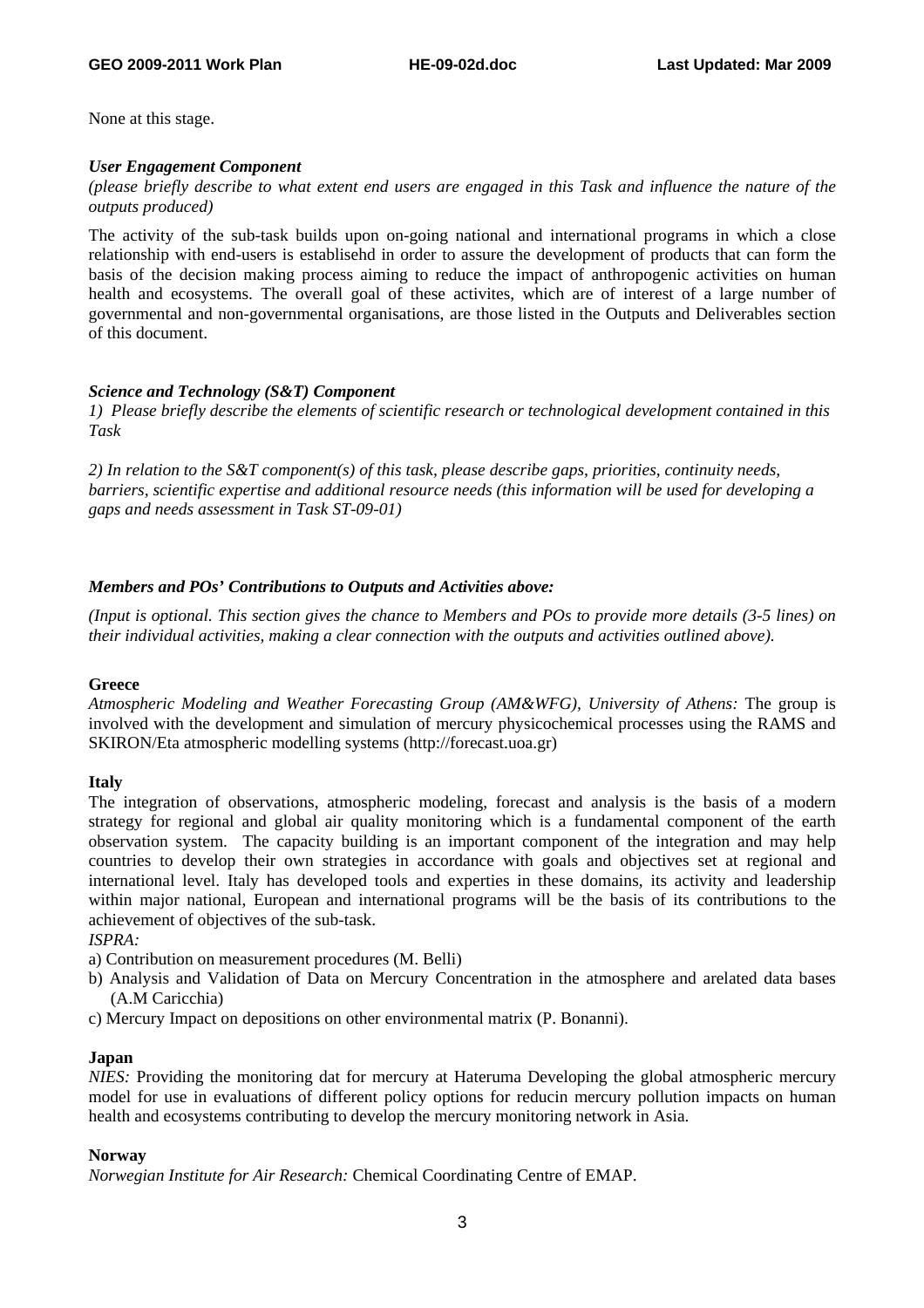#### **GEO 2009-2011 Work Plan HE-09-02d.doc Last Updated: Mar 2009**

### **Portugal**

*CESAM- Centre for Environmental and Marine Studies, University of Aveiro:* Analysis of mercury emissions from natural sources in Portugal: Several recent studies have demonstrated that in some regions natural emission sources may contribute significantly to the atmospheric levels of mercury. Our contribution within the HE-09-02d subtask will be focused on the development of an emission model to quantify mercury from natural sources, including vegetation, soil and water for Portugal. The model will be implemented in GIS and use detailed information on the land cover. The effects of temperature, solar radiation and water stress will be taked into account. Some local measurements will be used to characterise Hg concentration in the water and soil to define the emission flux. A possibility to integrate EO data into the calculation algorithm will be investigated. Spatial and temporal variations of the estimated Hg emissions will be analysed. The results obtained in this work will be used as input data to the atmospheric models and contribute to elaboration of maps of mercury concentrations and deposition fluxes.

### **South Africa**

South Africa has recently starting focusing on mercury monitoring at a national level. All compartments of the mercury cycle (i.e. air, water, terrestrial, biota) are currently being monitored. The results of the mercury monitoring will be used to develop an integrated Bayesian Network model that aims to simulate mercury cycling under local South African conditions. The expertise developed and the information collected through the ongoing monitoring of mercury in all systems forms the basis of South Africa's contributions towards the achievement of the sub-task.

### **USA**

The sub-task will build upon and extend the experience of MercNet, an emerging network of speciated atmospheric mercury monitors funded by a number of different organizations using common standard operating procedures and data sharing policies.

| <b>Type</b> | Representing | Organisation                                               | <b>Name</b>           | <b>Email Address</b>               |
|-------------|--------------|------------------------------------------------------------|-----------------------|------------------------------------|
| Lead (PoC)  | Italy        | <b>CNR-Institute for Atmospheric</b><br>Pollution          | Nicola Pirrone        | pirrone@iia.cnr.it                 |
| Lead        | Japan        | National Institute for Environmental<br><b>Studies</b>     | Noriyuki Suzuki       | nsuzuki@nies.go.jp                 |
| Lead        | South Africa | <b>DEADP</b>                                               | Jov Leaner            | ileaner@pqwc.gov.za                |
| Lead        | <b>USA</b>   | US Environmental Protection Agency                         | David Schmeltz        | schmeltz.david@epa.gov             |
| Lead        | <b>USA</b>   | <b>US Environmental Protection Agency</b>                  | <b>Stan Durkee</b>    | durkee.stan@epa.gov                |
| Contributor | Canada       | <b>Environment Canada</b>                                  | Ashu Dastoor          | Ashu.Dastoor@ec.gc.ca              |
| Contributor | China        | Institute of Geochemistry, Chinese<br>Academy of Sciences  | Xinbin Feng           | xinbin.feng@mail.gyig.ac.cn        |
| Contributor | China        | <b>Tsinghua University</b>                                 | Jiming Hao            | him-den@mail.tsinghua.edu.cn       |
| Contributor | France       | Université Joseph Fourier                                  | Aurélien Dommerque    | dommerque@lqqe.obs.ujf-grenoble.fr |
| Contributor | Germany      | <b>GKSS Research Center</b>                                | <b>Ralf Ebinghaus</b> | Ralf.Ebinghaus@gkss.de             |
| Contributor | Germany      | Max-Planck-Society for the<br>Advancement of Sciences e.V. | Carl Brenninkmeijer   | carlb@mpch-mainz.mpg.de            |
| Contributor | Germany      | <b>MPI-chemistry Mainz</b>                                 | <b>Franz Slemr</b>    | slemr@mpch-mainz.mpg.de            |
| Contributor | Greece       | AM&WFG, University of Athens                               | G. Kallos             | kallos@mg.uoa.gr                   |
| Contributor | Italy        | <b>ISPRA</b>                                               | Anna Maria Caricchia  | anna.caricchia@apat.it             |
| Contributor | Italy        | <b>ISPRA</b>                                               | Maria Belli           | maria.belli@apat.it                |
| Contributor | Italy        | <b>ISPRA</b>                                               | Patrizia Bonanni      | patrizia.bonanni@apat.it           |
| Contributor | Norway       | Norwegian Institute for Air Research                       | Jozef M. Pacyna       | jp@niu.no                          |
| Contributor | Norway       | Norwegian Institute for Air Research                       | Wenche Aas            | waa@nilu.no                        |
| Contributor | Portugal     | <b>CESAM, University of Aveiro</b>                         | Oxana Tchepel         | oxana@ua.pt                        |
| Contributor | Russia       | Meteorological Synthesizing Centre -<br>East of EMEP       | Oleg Travnikov        | oleg.travnikov@msceast.org         |
| Contributor | Slovenia     | Institute Jozef Stefan                                     | Milena Horvat         | Milena.horvat@ijs.si               |
| Contributor | Sweden       | Swedish Environmental Institute                            | John Munthe           | John.Munthe@ivl.se                 |

# *Participation (Table to be filled in 2009):*